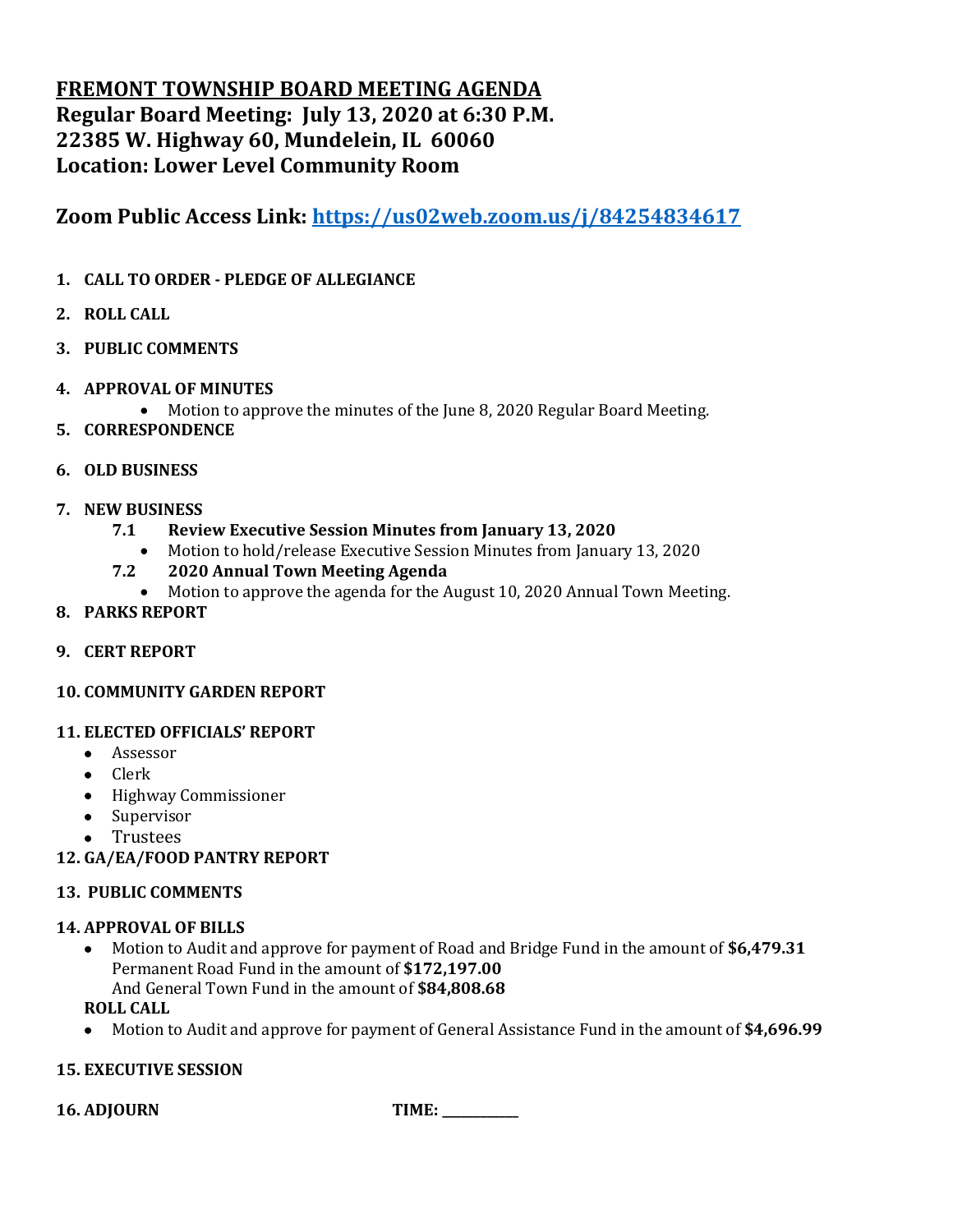STATE OF ILLINOIS, COUNTY OF LAKE, TOWN OF FREMONT

**The Fremont Township Board of Trustees met for a Regular Meeting on June 8, 2020. Due to Covid-19 pandemic, the meeting was hosted on the Zoom digital platform and public access link was posted on the township website.**

| Diana O'Kelly     | Supervisor                  |
|-------------------|-----------------------------|
| Christina McCann  | Town Clerk                  |
| Alicia Dodd       | <b>Highway Commissioner</b> |
| Joe Herchenbach   | Assessor                    |
| Jeri Atleson      | <b>Town Trustee</b>         |
| Connie Shanahan   | <b>Town Trustee</b>         |
| Patricia Stejskal | <b>Town Trustee</b>         |
| Keith Voss        | <b>Town Trustee</b>         |

### **1. CALL TO ORDER AND PLEDGE**

Supervisor O'Kelly called the meeting to order at 6:30 P.M.

#### **2. ROLL CALL**

#### **BOARD MEMBERS PRESENT**

Trustee Atleson, Trustee Shanahan, Trustee Stejskal, Trustee Voss, Supervisor O'Kelly

#### **ELECTED OFFICIALS PRESENT**

Clerk McCann, Commissioner Dodd, Assessor Herchenbach

#### **OTHERS PRESENT**

Parks Manager Riedel

## **3. APPROVAL OF MINUTES**

- Trustee Voss moved, and Trustee Stejskal seconded the motion to approve the minutes of the May 11, 2020 Regular Meeting. All in favor, motion carried.
- Trustee Voss moved, and Trustee Stejskal seconded the motion to approve the minutes of the May 28, 2020 Public Hearing to adopt the Fremont Township Budget & Appropriations Ordinance No. 277. All in favor, motion carried.
- Trustee Voss moved and Trustee Stejskal seconded the motion to approve the minutes of the May 28, 2020 Public Hearing to adopt the Fremont Township Budget & Appropriations Ordinance No. 278. All in favor, motion carried.

## **4. CORRESPONDENCE**

None

#### **5. OLD BUSINESS**

**6. NEW BUSINESS**

#### **6.1 Ordinance No. 6-8-2020 – Amendment to Sexual Harassment Policy**

• Trustee Voss moved and Trustee Stejskal seconded the motion to adopt Ordinance No. 6-8-2020, An Ordinance adopting an amended Policy to prohibit sexual harassment in the Township of Fremont, Lake County, Illinois. All in favor, motion carried.

Discussion

Sexual Harassment Policy is being amended to reflect a reporting mechanism for elected officials.

#### **7. PARKS REPORT**

,

Parks Manger Herb Riedel submitted the following report: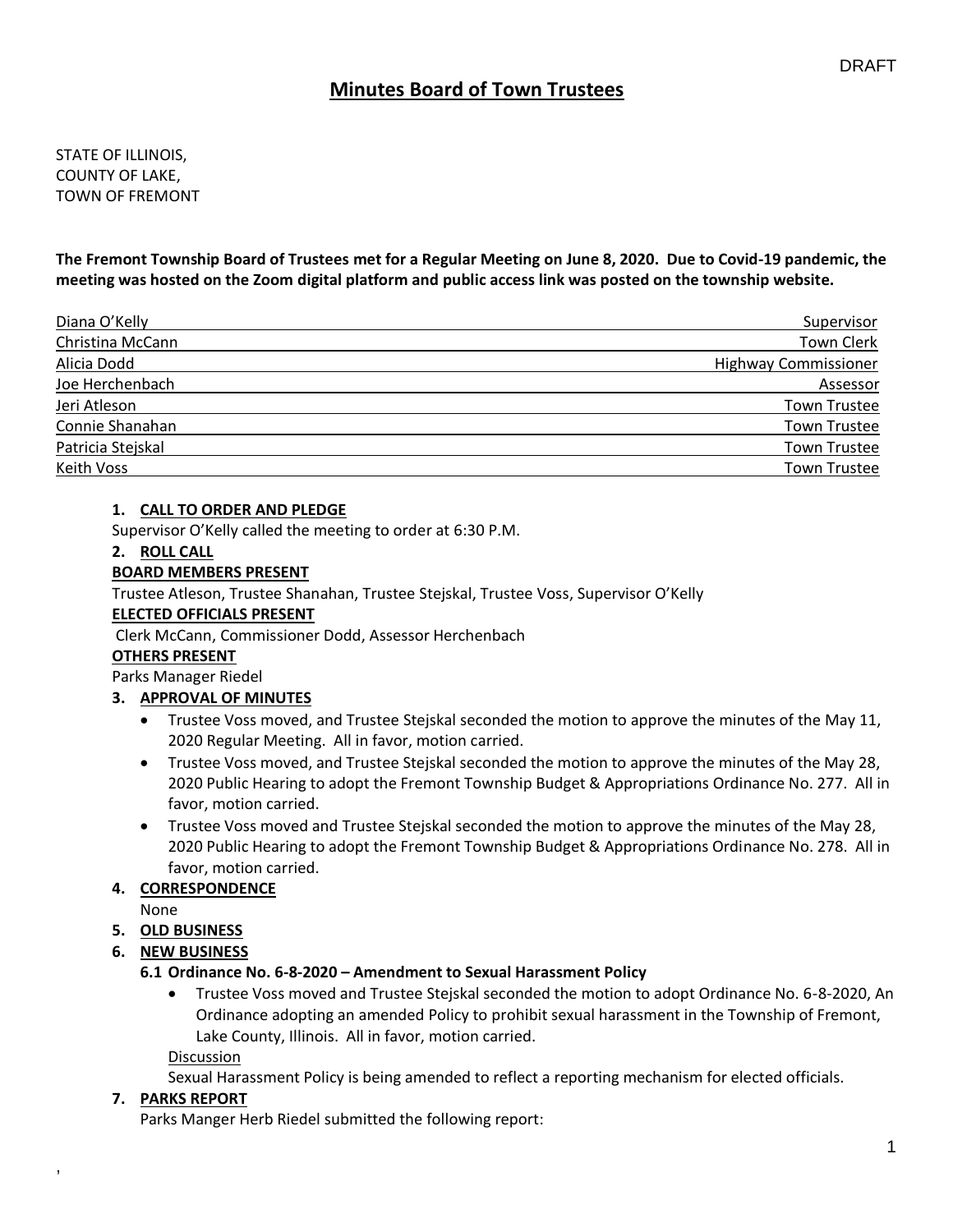- Worked with Toirma to make sure that the Township would be in compliance with Phase 3 of Restore Illinois.
- Toirma has been very clear that if the Township did not follow the Phase 3 guidelines that our insurance coverage could be in jeopardy. The Township followed these guidelines by posting signs in the appropriate places. Supervisor O'Kelly worked with the Lake County sign shop to have the appropriate signs made.
- We also worked with our user groups to make sure that they understood that the Township was not going to be the enforcer of these guidelines, but in fact, the user group themselves were. Every player signed waivers, and every user group signed waivers releasing the Township of any liability.
- The restrooms are checked and cleaned and disinfected multiple times each day as needed. Currently there is very little restroom use.
- Two out of three pickle ball courts open for play. We have signs posted limiting play to 1 on 1. This has not made residents very happy. The Township office and I have received phone calls, and emails asking us why we are mandating this.
- Currently we only have the Lake County Lightning and the Mundelein Soccer using our facilities. The MBSA is hoping to start in a week or so. The Lake County Stallions are a little further out than that I believe.
- We've been doing lots of grass mowing. I have hauled over 30 cubic yards of grass clipping to our recycle site already this year. It's the most that we have ever done to this point of a season.
- Currently prepping Ivanhoe Field for use
- Health Department is expected to test water at Behm on Thursday of this week.
- Worked with the Hwy Dept. and Weidner septic to have the Highway Dept. septic tank pumped.
- Parks and Hwy Dept are getting ready to send some items to auction. Riedel inquired if the Board had any objection to auctioning the basketball goal.

## **8. CERT REPORT**

No report

## **9. COMMUNITY GARDEN REPORT**

Garden Manager Alicia Dodd reported the following:

- Garden is 85% planted
- Did extensive bed prep to prepare for intense rainfalls
- Had numerous volunteers assisting with garden duties
- Shared many native plants with a very grateful community
- Part-time employee Char, who has been helping me for four years, has been a wonderful help this spring and will be taking the lead on the Tuesday morning harvests.

## **10. ELECTED OFFICIALS' REPORT**

## **Assessor**

Assessor Joe Herchenbach reported the following:

- Two staff computers hit with ransomware. IT tech has wiped clean and installed new software.
- Deputy Assessor getting a new computer with Zoom capabilities
- Very busy in the office due to senior tax freeze appointments
- On track to publish new blue cards by end of June

#### **Clerk**

Clerk McCann Reported the Following:

#### FOIA's

,

- SWPPP (Senior Public Works Engineer) requested copy of our 2020 NDPES Annual Report
- Private firm requesting contracts, invoices, maintenance fees for office copy machines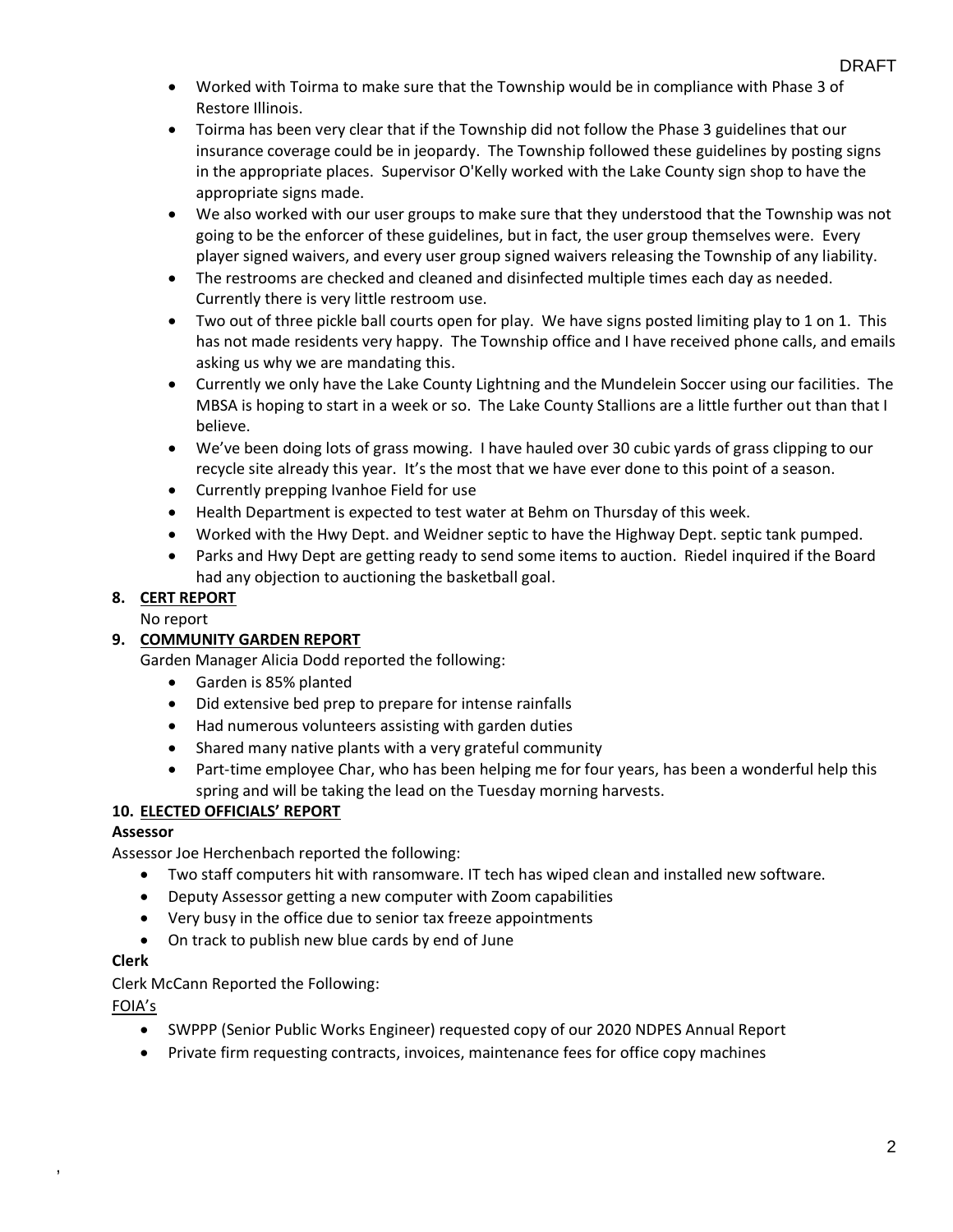## Annual Town Meeting

Governor Pritzker signed HB 2096 outlining regulations for holding township Annual Town Meetings which include two options:

Option 1 - ATM can be held during the existing disaster proclamation on the 3<sup>rd</sup> Tuesday of July (July 21) providing:

- o Board votes at Special Meeting to determine date of ATM
- o Written approval is received from local health department
- o Notice must be given 15 days prior to ATM and must be published in local newspaper (3-day lead time/18 days)
- o Social distancing and other IDPH requirements must be followed

Option 2 - If following the revised statutory requirements:

 $\circ$  Required to hold ATM on 3<sup>rd</sup> Tuesday following the expiration of the disaster proclamation issued by the governor (DATE UNKNOWN).

#### Discussion

Board consensus is to hold off and wait to reschedule ATM.

### Computer/Network Issues

- Desktop pc hacked and held for ransom. All files were backed up and no data has been lost
- Working to determine source of threat  $-3$  infected pc's being wiped website being monitored and scanned daily for intrusions – LAN should be analyzed for threats

#### **Highway Commissioner**

Highway Commissioner Alicia Dodd reported the following:

- Communicating with CDM Smith and Campanella about making repairs to road and right of way after JAWA project
- Topographic study of Erhard Rd., culvert confirmed our position that the culvert is within 1" of level. Have not received response from resident.
- Worked on ditches where we are seeing washouts with heavy rains
- Exploratory dig and fill of sink hole on W. Hafer Rd.
- Chipping events in Countryside, West Shoreland, WSP, Oak Terrace, and Sylvan Lake
- Received various stormwater concerns and complaints

#### **Supervisor**

Supervisor O'Kelly reported the following:

• Annual Financial Audit has begun. This year accounting firm will perform the audit remotely

#### **Trustees**

• Trustee Stejskal reported the summer school lunch program has been expanded to four locations in order to meet the growing food needs of local families during the pandemic.

## **11. GA/EA/FOOD PANTRY REPORT**

Supervisor O'Kelly noted food pantry use in April was up 400%, but in May it dropped back down to 51 users The following statistics were reported for May 2020:

- No EA or GA Clients
- 51 food pantry clients
- 3 Liheap applications processed
- 2 Benefit Access applications processed
- 1 RTA Pass application processed
- 16 Diaper bank distributions

#### **12. PUBLIC COMMENTS**

None

,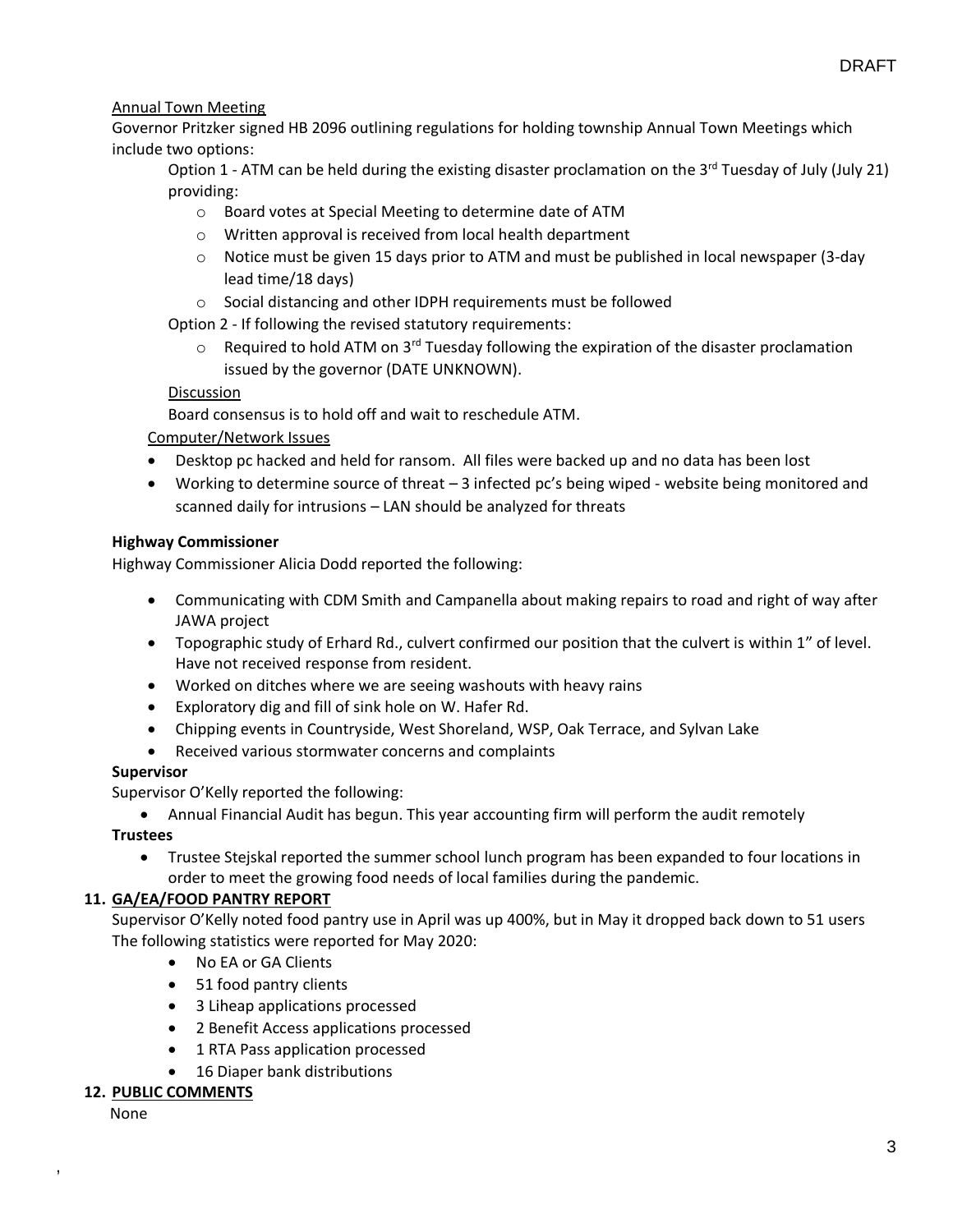#### **13. APPROVAL OF BILLS**

• **Trustee Voss moved, and Trustee Shanahan seconded the motion to audit and approve for payment of Road and Bridge Fund in the amount of \$17,443,53 Permanent Road Fund in the amount of \$51,925.60 and General Town Fund in the amount of \$115,984.44.**

**ROLL CALL: Aye: Trustee Atleson, Trustee Shanahan, Trustee Stejskal, Trustee Voss. Nay: None. All in favor, motion carried.**

• **Trustee Voss moved, and Trustee Stejskal seconded the motion to audit and approve for payment of the General Assistance Fund in the amount of \$8310.64. All in favor, motion carried.**

#### **14. EXECUTIVE SESSION**

None

#### **15. ADJOURN**

,

• **Trustee Stejskal moved, and Trustee Voss seconded the motion to adjourn the meeting at 7:18 p.m. All in favor, motion carried.**

\_\_\_\_\_\_\_\_\_\_\_\_\_\_\_\_\_\_\_\_\_\_\_\_\_\_\_\_\_\_\_\_\_\_\_\_\_\_\_\_\_\_\_\_\_\_\_\_\_\_\_\_\_\_\_\_\_\_\_\_\_\_\_\_\_\_\_\_\_\_\_\_\_\_\_\_\_\_\_\_\_\_\_ \_\_\_\_\_\_\_

**Respectfully Submitted, Christina McCann, Fremont Township Clerk Approved: July 13, 2020**